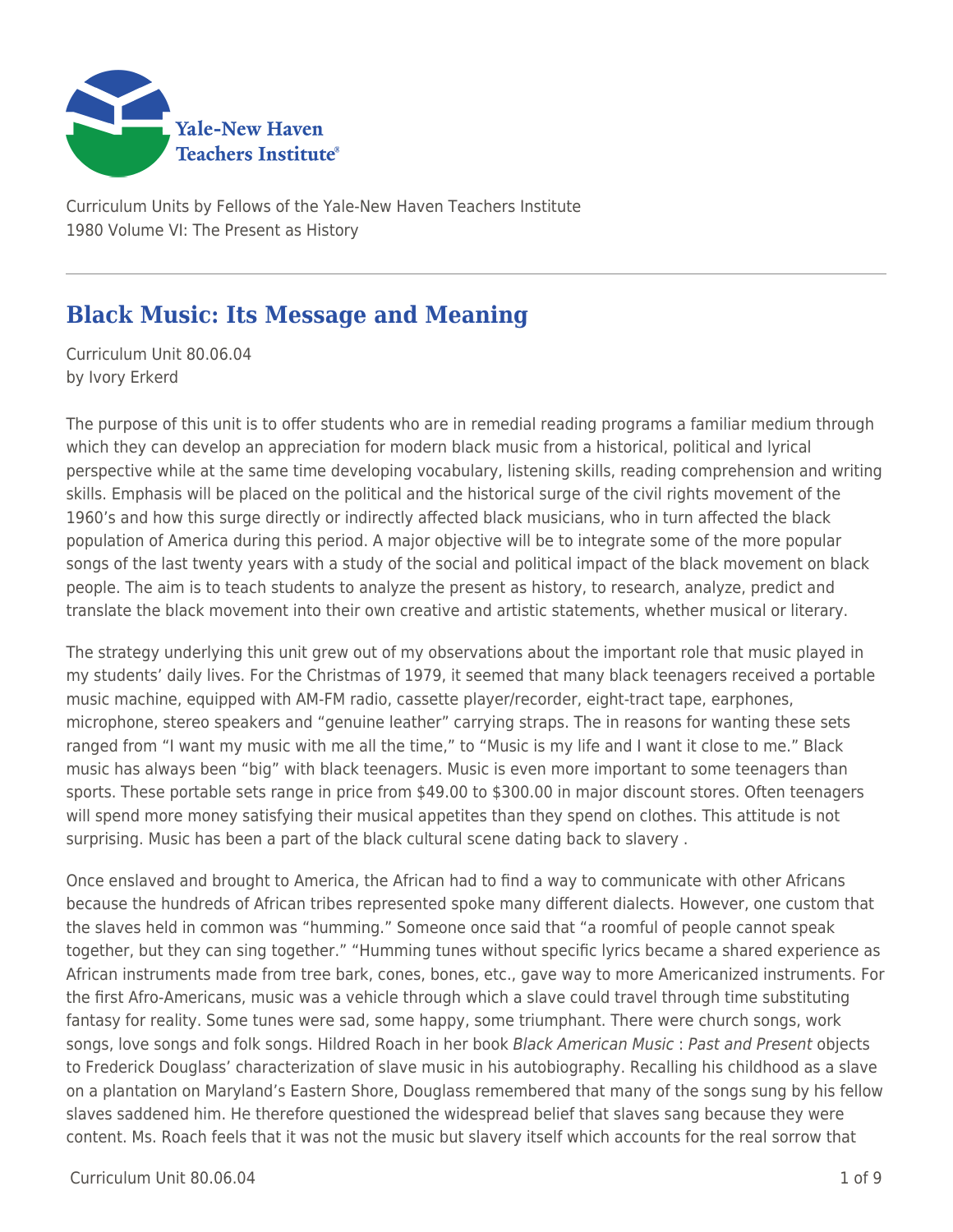Douglass must have felt. She feels that music was wrongly accused, for music has the power to induce boundless happiness. By soothing the souls and healing the sick, it could create an aesthetic quality of mind beyond recall. 2 She eventually concludes that the power of black music lies in its ability to protest and transcend oppression. <sup>3</sup>

Up until now, no definition of what black music is has been attempted. That is not an easy task. It is best to illustrate its nature and the main lines of its development with a few selected works.

During Douglass' lifetime, he may have heard songs like "Wake Up, Jonah," "Nobody Knows de Trouble I've Seen," "When Israel was in Egypt Land (Go Down Moses)," and "Swing Low, Sweet Chariot." Many blacks see "Go Down Moses," as a call to action. It can be compared briefly to "Yankee Doodle" as far as impact goes. Early collections of Black music contain mostly spirituals, which are undated. Ms. Roach points out that W.E.B. DuBois and Benjamin Brawley in their books, The Souls of Black Folk and The Negro Genius , established a chronology that roughly dates the appearance of certain slave songs. Among the earliest slave spirituals are the songs "See Fo' and Twenty Elders on Deir Knees," "You May Bury Me in de East," "Nobody Knows," and "Swing Low, Sweet Chariot". Such songs as "March On," "Steal Away," "Bright Sparkles," and "I've Been A-Listening All de Night Long" appeared later. Toward the end of the antebellum era, the slave songs "Bright Sparkles," "Dust, Dust, and Ashes," "My Mother Took Her Flight," and "I Hope My Mother Will Be there in That Beautiful World on High" seem to have been widely sung. <sup>4</sup>

As black music developed in its own forms, blacks became very polished at reproducing white music. After the Civil War it was not uncommon for blacks to be hired for all-white affairs. By the early 1900's, the black professional musician was quite common in the North and large urban areas of the South. With the great migration of blacks to the urban North came better jobs. For the first time in American History as LeRoy Jones states in his book, Blues People , blacks became consumers. 5 From Harlem to Watts on Friday evenings after getting paid, many blacks would make it to the nearest record shop to buy the latest blues hit. Jones interprets the expanding production of these "race records" as a sign that commercial recording companies had recognized the emergence of a class of black wage earners. <sup>6</sup>

Many of the blues songs were love songs or dance songs. But at the emergence of the Black Renaissance, musicians began to use their music to reflect upon their living conditions. However many blacks chose to use a sweeter less devastating version of the blues songs which translated into "jazz." Superficially, Louis Armstrong and Duke Ellington became household words, but America was not actually responding to the message of the blues. Literally, the blues is named for the mood it describes. Blacks were not first-class citizens. There were many inequalities in American life. Even well-educated blacks had trouble in society. Often the black musician who would play in a white nightclub could not be served as a customer, or would have to sleep across town in the "Negro" quarters. During the late 1940's emerged one performer in particular who seemed to have been the link between the "lighter" jazz and the "heavier" blues. As singer and guitarist, his blues repertoire was wide. 7 This man was and is the "King of Blues," Mr. B.B. King. There were others also, Lonnie Johnson, Bessie Smith, Billie Holiday, and Bobby Blue Bland just to name a few. For many blacks, King stood out from the others. In an interview in Sepia Magazine, B.B. King told Craig Reid that his songs often allude to his life in the South. King insists that songs like "The Thrill Is Gone" or "Live at the Cook County Jail" contain many layers of meaning. On the surface they describe one absent lover or a personal misfortune. But King urges his audience to interpret the blues' account of individual suffering as an expression of a more general, social discontent. 8 Reid observes that, despite the popularity of King's lyrics, many blues fans do not appreciate the deeper historical themes of King's music. 9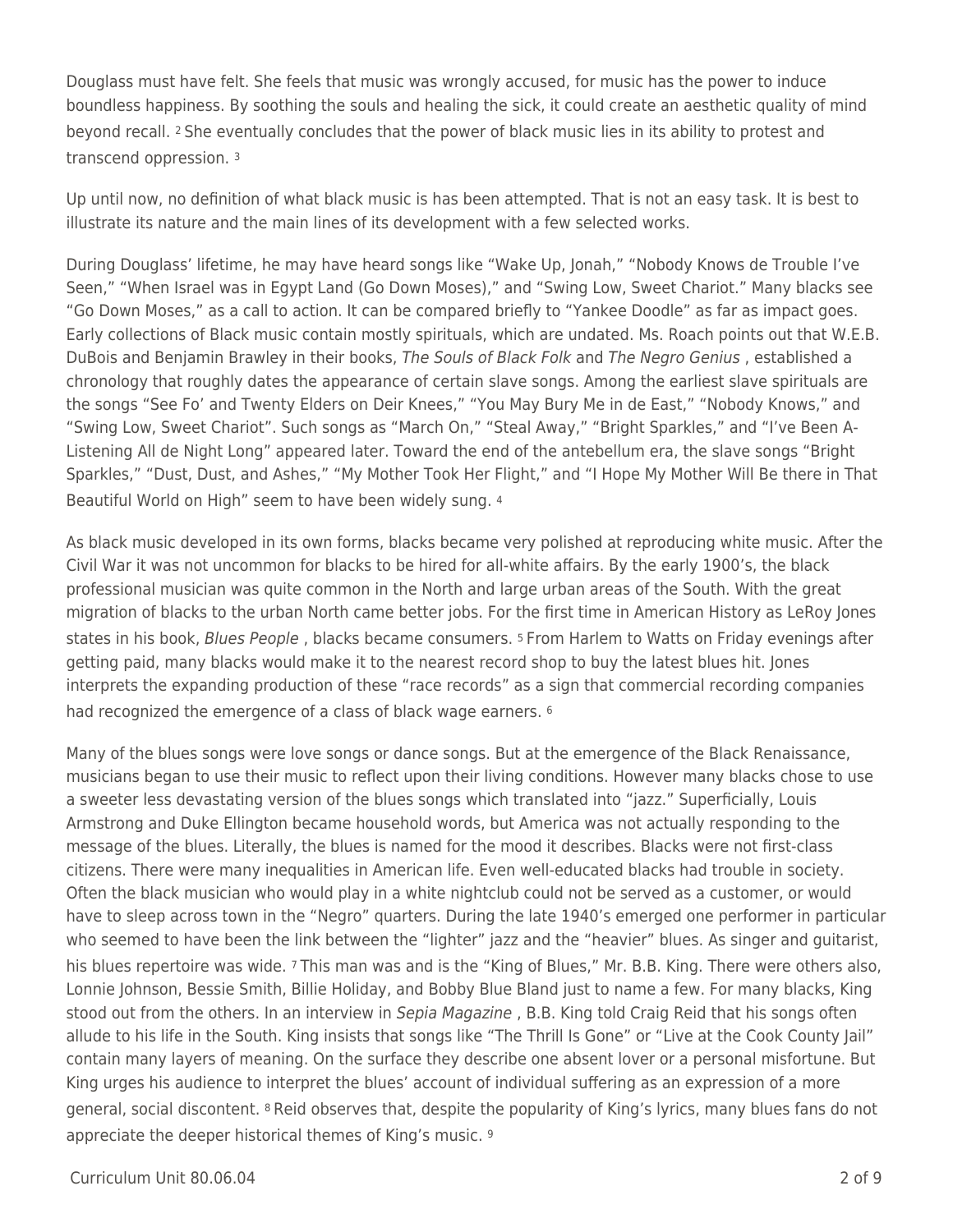Another musical trend appeared during the late 1950's. It was named "Rhythm and Blues." The music sounded a little like the blues, but the lyrics were on happier terms. This music was called "soul" music because it was sung by blacks and identified by blacks as a common force found in black culture. It was a unique sound that also drew heavily from the gospel sound. Ruth Brown, Ray Charles, Brook Benton, Sam Cooke, Fats Domino, Chuck Berry, Little Richard sang songs like "Send me some Loving," "Hit the Road, Jack," "Think Twice," "I Found my Thrill," and, the biggest hit of all, "Mabellene." All indications pointed to these artists as being the masters of this new sound. But ironically, the white record companies managed at this point to find whites who sounded black. Their new sound was called "Rock and Roll." In Elvis Presley and other musicians with styles similar to his, Americans were able to see "white" and hear "black." Presley was always quick to point out that his idols had been Chuck Berry and Little Richard. Yet it was Presley who made the millions. Although black musicians were not bitter it was stark reality that the black music market would be affected by singers such as Presley.

By the middle of the 1960's, black singers began to come out and say what they felt. With their sound "borrowed" and the competition stiff for the almighty dollar, black singers had to speak out. Civil Rights in America were a top issue of this decade. Black singers joined this revolution or it could be said they helped to create it. There were no longer implications that double standards existed in America; it was said point blank. Not only was this protest mirrored in the streets of Harlem, Detroit, Dallas, Little Rock, but also in the music world. LeRoi Jones in his book Black Music felt that black artists could have been even more specific in their social protestations. 10 However each of the artists mentioned had a profound affect on the self-image of many blacks during the sixties. For example, Brown's record "Don't Be a Drop-Out," encouraged young people to stay in school and to get an education. He went further when he recorded "Say it Loud, I'm Black and I'm Proud." Brown shouted out to America that he was proud to be black. His music was unyielding, the lyrics were repetitive. The message was clear. Blacks had to assert their own belief in themselves. The impact of the song was far-reaching and hard-hitting. Perhaps this record was the strongest statement from the musical world to American blacks. People listened. It became a national chant in the black communities across the country. Later Brown recorded "Open Up the Door." The message was that people needed opportunities to be productive, not just handouts from the state or federal governments. If doors were opened for blacks, then blacks would be able to better their own positions as equal citizens. These songs from James Brown helped to build character in many black youths at this time. His songs made people think seriously about their common plights.

Perhaps the most prolific artist during the late sixties was Curtis Mayfield. He was a singer with the Impressions. One of their songs was "Keep on Pushing." So many leaders emerged during the Civil Rights movement that many blacks became confused about "whom to follow." This record was a needed word of encouragement to not give up or in. The lyrics urged the black population to continue onward, not to stop although everything did not look rosy, if they continued as a people together they would reach their goals. Mayfield was a composer, singer and producer of music. His songs spun meaningful messages that lasted through to the decade of the seventies. Whether as a member of the group or on his own as a single artist, blacks were affected by the songs he wrote/recorded. As an Impression he sang, "We're a Winner" in praise of black brotherhood and "People get Ready," a prediction that goals had been met in some areas. As a single artist, he wrote, sang and produced "We're Moving on Up," "We're the People Who are Darker than Blue," and "Miss Black America."

Later as the seventies progressed, groups like Earth, Wind and Fire and the Commodores were successfully involved in a cross-over market. Their sounds appealed to both black and white markets. Their audiences were always well-integrated. This was due in some part to the increasingly mechanical advancement in the use of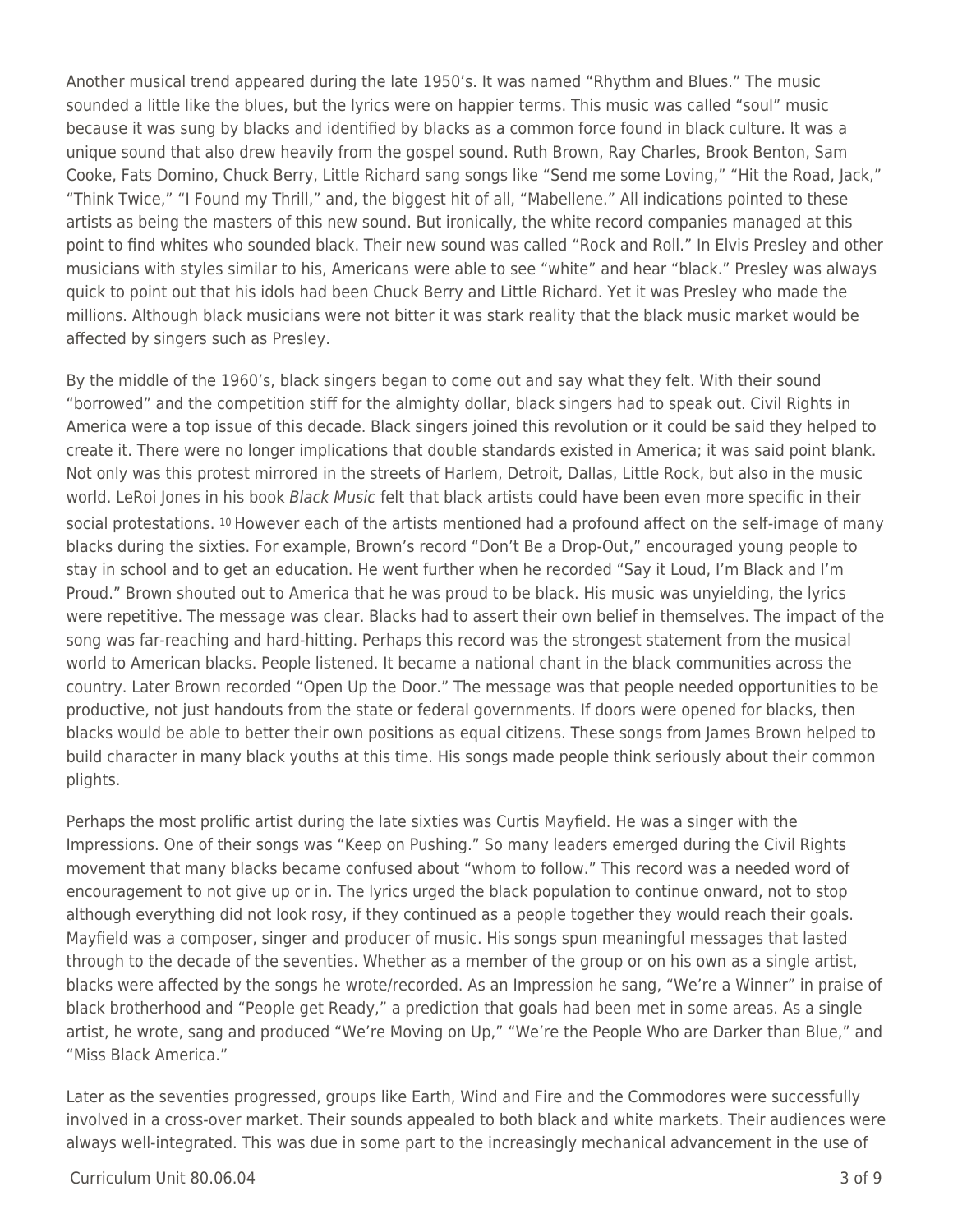synthetic musical instrumentalization that accounted for all kinds of sounds, sharp, shrill, loud, vibrating and which gave impetus to the "disco" sound of the late seventies. This was not a black sound but a sort of "combined" soft rock and Rhythm & Blues sounds.

Today in 1980, there has been a resurgence of the R&B sound. Such black entertainers as Teddy Pendergrass and Stephanie Mills are riding high on the charts. Even the groups that were once popular in the sixties such as the Temptations, the Spinners and the Manhattans have enjoyed the spotlight again. What is ahead for black music? The possibilities are unlimited. As long as young black Americans stay involved with the music of their generation and look back upon past black musical achievements in order to create new patterns for the future, black music will survive. The McFadden and Whitehead song, "Ain't No Stoppin' Us Now" captures the assertion and optimism of their generation. <sup>11</sup>

### **Notes**

1. Hildred Roach, Black American Music (New York: Crescendo, 1976), p. 5.

2. Ibid ., p.6.

3. Ibid ., p.6.

4. Ibid ., p.27.

5. LeRoi Jones, Blues People (New York: Morrow, 1963) p.101.

6. Ibid., p.99.

7. "B.B. King and Lucille: Best of the Blues," Sepia Magazine , February, 1980 by Craig Reid (Forth Worth: Sepia Publishing Co., 1980) p.32.

8. Ibid ., p.34.

9. Ibid ., p.32.

10. LeRoi Jones, Black Music (New York: Morrow, 1970), p.208.

11. John Whitehead-Gene McFadden-Jerry Cohen, "Ain't No Stoppin' Us Now." CBS Records/CBS, Inc. (New York:, 1979).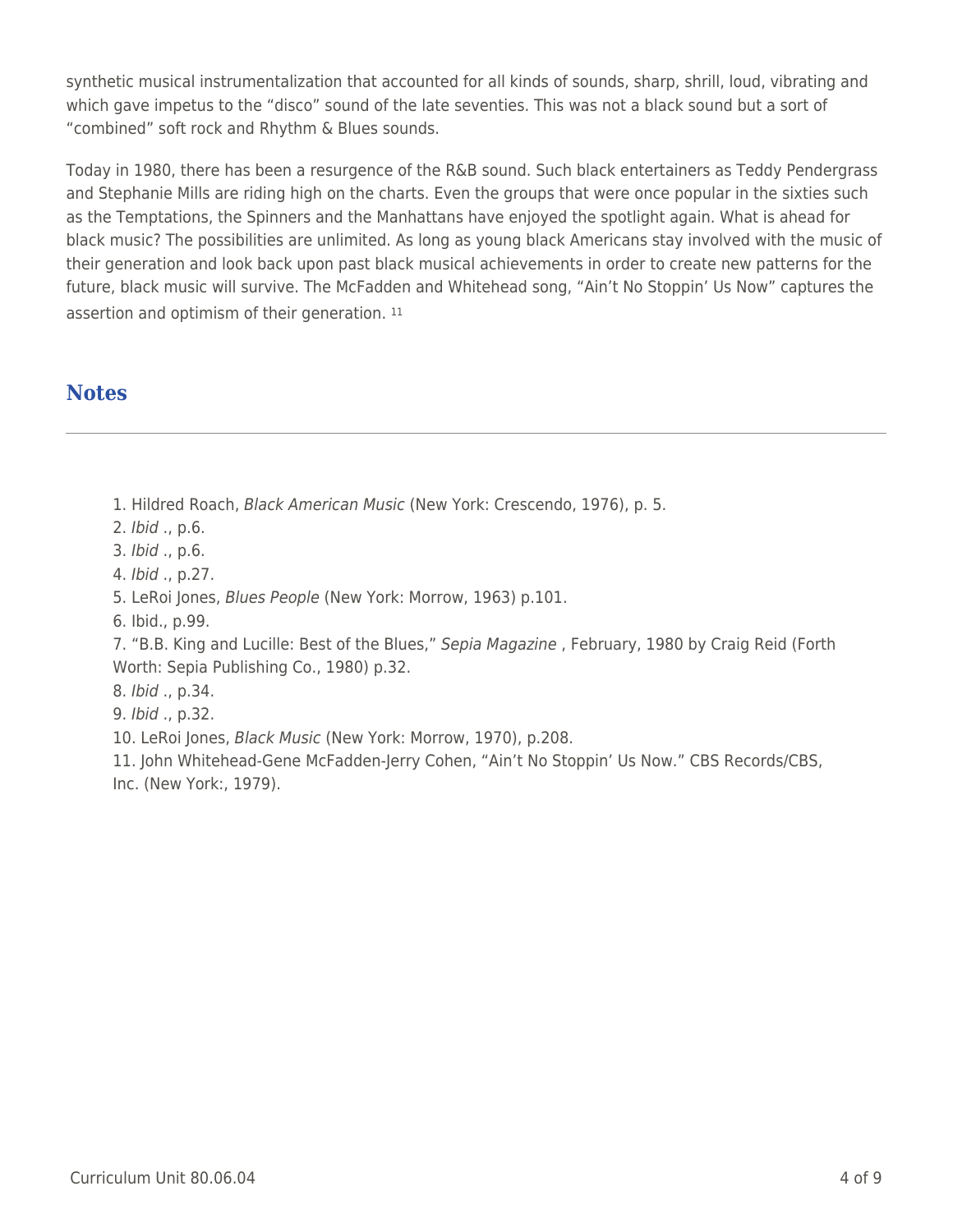### **BIBLIOGRAPHY**

MAJOR REFERENCES:

Cone James. The Spirituals and the Blues . New York: Seabury Press, 1972. Courlander, Harold. Negro Folk Music USA . New York: Columbia Press, 1963. Epstein, Dana. Sinful Tunes and Spirituals . Chicago: Univ. of Illinois Press, 1977. Ferris, William. Blues from the Delta . New York: Doubleday, 1979. Fisher, Miles. Negro Slave Songs in the U.S . New York: Russell and Russell, 1968. Haralambus, Michael. Right On : From Blues to Soul in Black America . New York: Drake, 1975. Jones, LeRoi. Black Music . New York: Morrow, 1970. ---- Blues People . New York: Morrow, 1963. Oliver, Paul. The Story of the Blues . Philadelphia: Chilton Book Co., 1969. Roach, Hildred. Black American Music . New York: Crescendo, 1976. Shaw, Arnold. The World of Soul . New York: Paperback Library, 1971. Sidran, Ben. Black Talk . New York: Holt, Rinehart and Winston, 1971. Southern, Eileen. Readings in Black American Music . New York: Norton and Co., 1971. Walton, Ortiz. Music : Black , White and Blue . New York: Morrow, 1972. STUDENT REFERENCES: Garland, Phyl. Sound of Soul. Chicago, 1969. Hughes, Langston. Famous Negro Music Makers . New York: Dodd, 1955.

### **LESSON PLANS**

TEACHER'S PURPOSE:

- 1. To provide student an opportunity to learn about the black musical experience in America.
- 2. To guide student to the discovery of the contributions of blacks in various fields of music.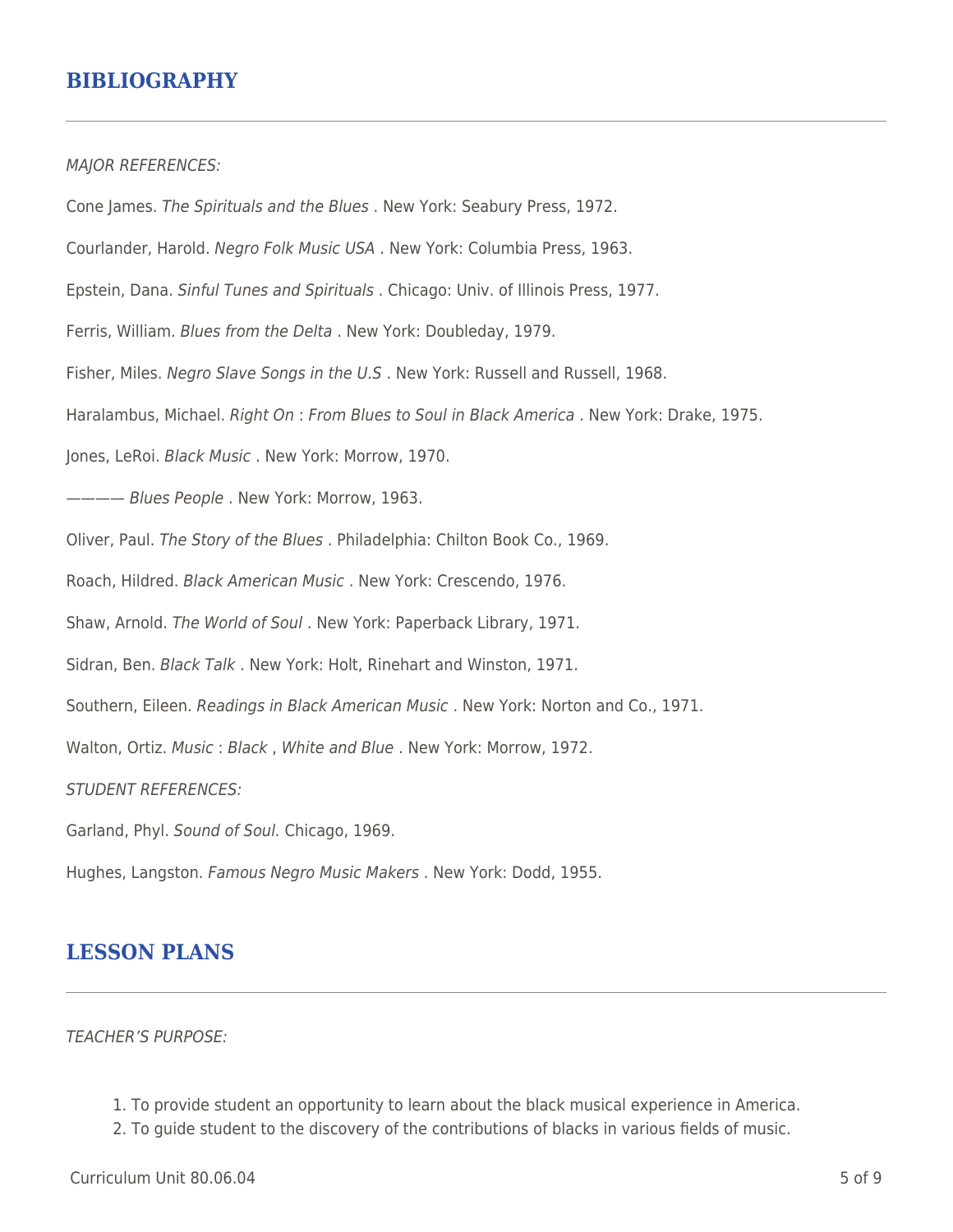3. To help student discard any myths or fears that black contributions to the American music scene have been few or insignificant.

### OBJECTIVES FOR STUDENTS

Student's will be able to:

1. Cite the contributions made by certain blacks to music.

2. Critically place these contributions in their respective places within the universal spectrum of contributions to American music.

3. Form opinions on the basis of materials read.

4. Evaluate information and ideas and apply them to other situations whether musical or not.

### AREAS OF CONCENTRATION

The music of the 1960's including Gospel, Blues, Jazz and Rhythm and Blues

TEACHER REFERENCES

Blues People by LeRoi Jones

Black Music by LeRoi Jones

Black American Music by Hilda Roach

The Spirituals and the Blues by James Cone

Blues from the Delta by William Ferris

#### STUDENT TEXTS

The Sound of Soul by Phyl Garland

Famous Negro Music Makers by Langston Hughes

The Story of the Blues by Paul Oliver

#### DAILY PLANNING

Readings can be assigned ahead of time even if readings are to be done in classroom. Vocabulary work must be done on a daily basis. It is suggested that reports or essays be done in ink and in cursive.

 $Curir$ iulum Unit 80.06.04 6 of 9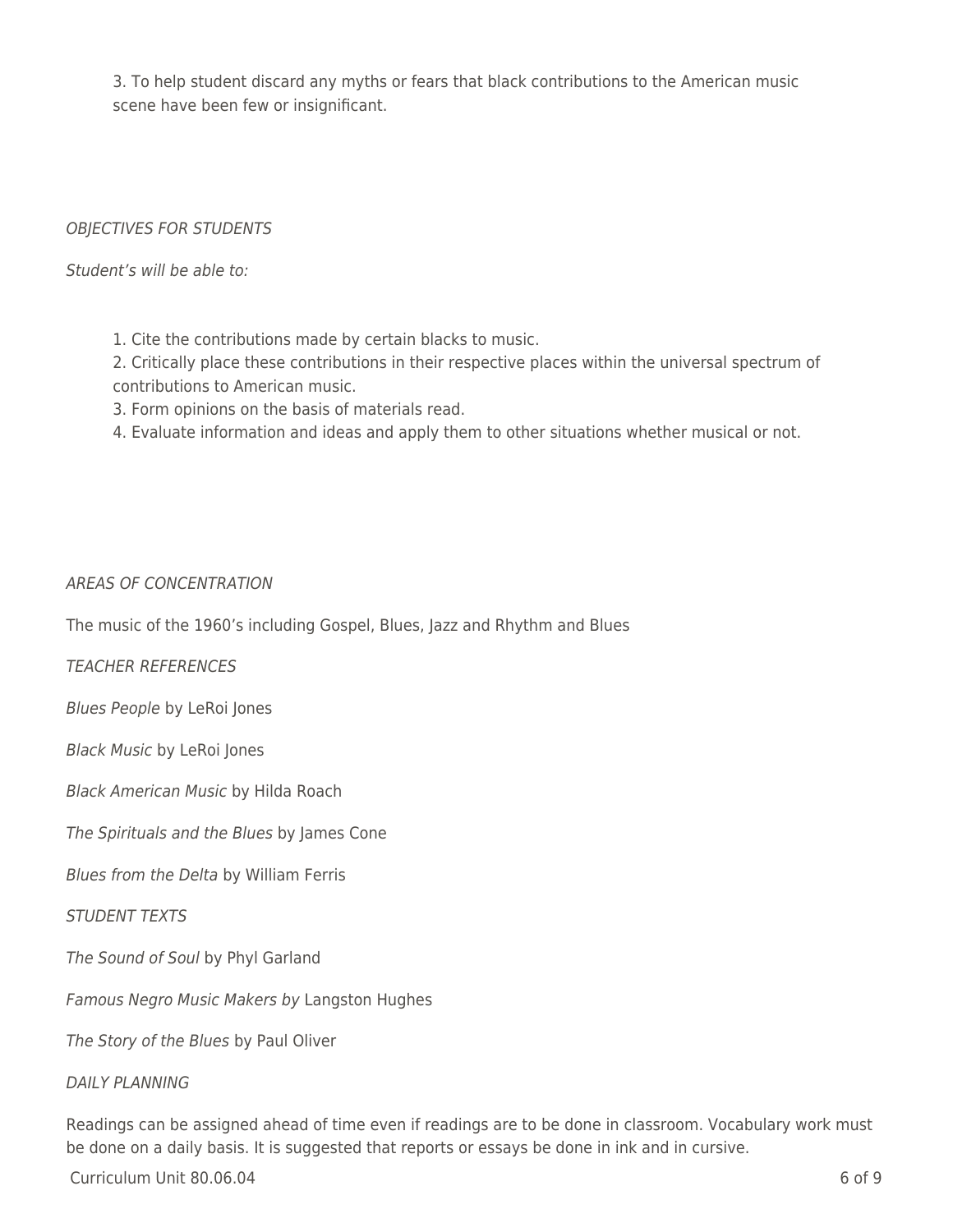#### AUDIO AND VISUAL AIDS

Cassette and Video programs compiled by Institute fellow will be available soon.

#### SPECIAL EVENTS

Suggestions arrange lecture from representative of a reputable record company. Assembly programs featuring local artists can be planned. Trip to recording studio could be a possibility if money is granted from school.

#### EVALUATION PROCEDURE

Pretest (optional)

Post test

Questionnaire or critical review by students at end of unit.

### **LESSON ONE**

#### Gospel Music of the 1960's

Assigned Reading : Pages 39-41 "Influence of the Spirituals" from Black American Music by Hilda Roach. Zerox copies are suggested.

Audio materials : Albums previously recorded on cassettes: Mahalia Jackson, Newport 1958 . and By Your Favorite Artists : Reverend James Cleveland and Shirley Caesar

Vocabulary Words : spirituals, Reconstruction, pioneer, Emancipation Proclamation, choral, solo, symphony, piano, orchestra, paraphrase 1) definitions, phonetical pronunciation 2) Use in good sentences, 3) spell correctly

Procedure : Try to begin lessons by assigning vocabulary words. Pronounce words with students. Pass out assigned reading to be done in class. Discuss article.

Outside reading: Famous Negro Music Makers by Langston Hughes, pages 141-146. Biography of Mahalia Jackson, Gospel Singer.

Ask class to discuss Mahalia's public and personal life, as related to her decision to sing the gospel. Play the tapes for the class. Compare Jackson's style to that of J. Cleveland and S. Caesar. Put titles of selections just played on chalk board. Ask students to give reasons as to the selection and significance of the titles by the artists.

Suggested activit y: Have students write a one to two page essay on why they think gospel songs and spirituals have influenced the black community from slavery to the present.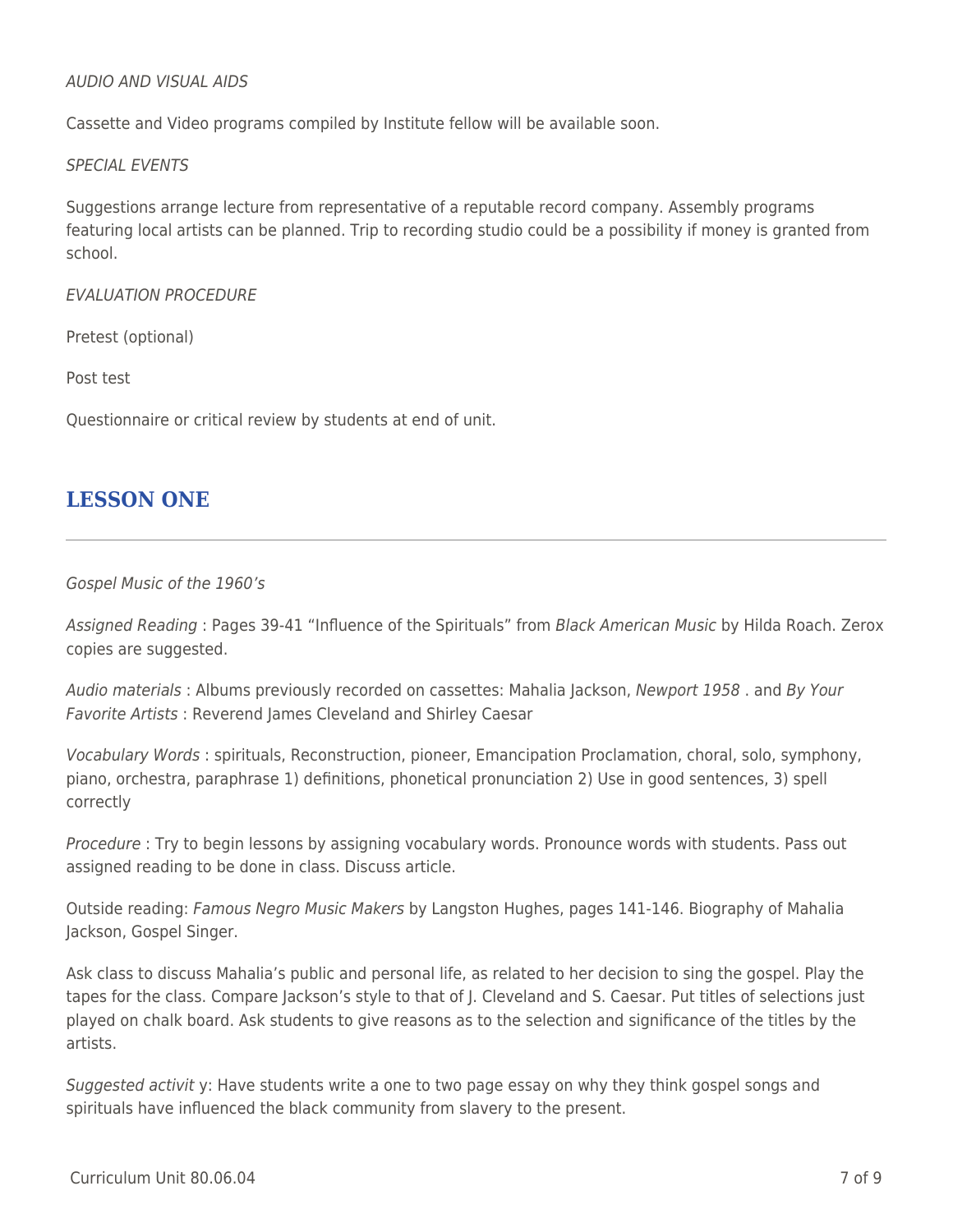## **LESSON TWO**

#### Jazz and Blues of the 1960's

Assigned Reading : Pages 73-85, "Struttin' that Thing" and pages 157-168, "Blues and Trouble," from the book by Paul Oliver, The Story of the Blues . (Xerox copies if possible)

Audio materials : Albums previously recorded on cassettes, Blllie Holiday, Lady Sings the Blues , Ramsey Lewis, The " In " Crowd , B.B. King, Live at the Regal .

Vocabulary Words : jazz, migrants, tenements, cabaret, anonymous, trumpet, trombone, copyright, contemporary, syncopation: 1) definitions, phonetical pronunciation, 2) use in good sentences, 3) spell words correctly.

Procedure : Begin lesson by assigning vocabulary words if possible. Discuss the reading lesson. Listen to Billie Holiday's record. Compare her voice to Mahalia Jackson's. If you can mention the movie released during the 1970's starring Diana Ross who portrayed Billie. Discuss the ups and downs of the 1940's and 50's. Listen to B.B. King's record. Then listen to the instrumentals by Ramsey Lewis. Ask students for a preference. What political activity in the 1960's made the blues popular again?

Outside reading: Pages 161-172 of Famous Negro Music Makers by Langston Hughes.

Activity : Divide class into four or more groups. Assign the reading of the play by Langston Hughes, "Tambourines to Glory," found in his book, Five Plays available at the Institute. Allow each group to assign parts for at least one scene. Point out the musical selections found in this play. If students are not able to sing the lyrics then have them read them aloud as they read the play aloud. Do the lyrics have any special significance to the plot of the play? Are there any other songs that could be substituted for these if it were necessary?

# **LESSON THREE**

#### Rhythm and Blues of the 1960's

Assigned reading : Assign pages 3-35, "Soul Music: An Old Sound of New Significance," from The Sound of Soul by Phyl Garland.

Audio-visual materials : Albums of records previously recorded on cassettes. James Brown (single recordings) Say it Loud I'm Black and I'm Proud, Don't Be a Drop-Out , Open Up the Door ; The Impressions, Sixteen Greatest Hits ; Curtis Mayfield, Curtis. Cassette video show utilizing major hits of the sixties with scenes from New Haven neighborhoods, (to be available by January from Institute).

Vocabulary Words : improvise, cultural, industry, market, significance, psychedelic, duo, trio, technique, phenomena: 1) definitions, 2) phonetical pronunciation, 3) use in good sentences 4) spell correctly